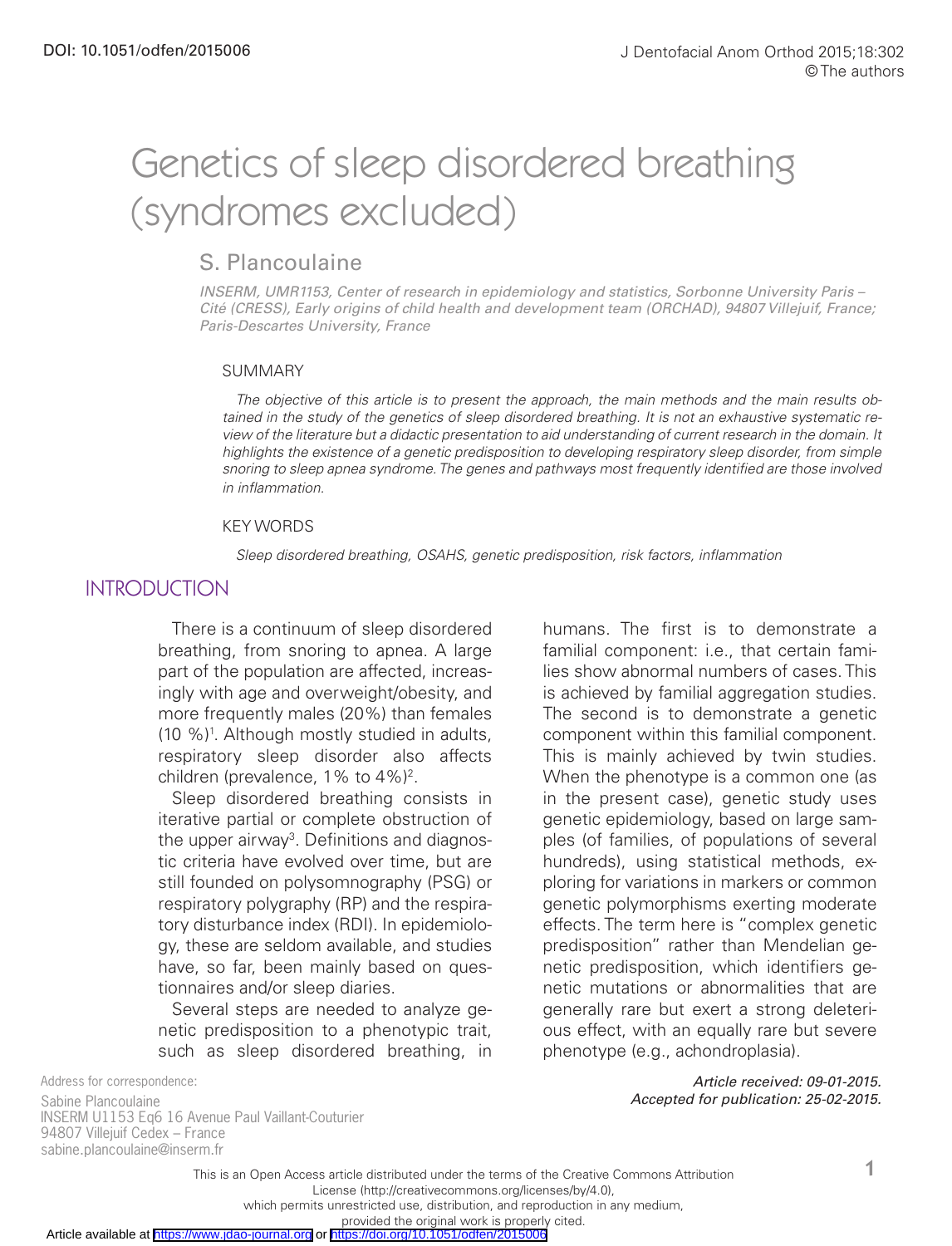The study of complex genetic predisposition has progressed since the 1990s, with the development of typing methods (of genes or gene expression), which have become increasingly available, technologically, methodologically and financially (Fig. 1). For about 10 years, study of gene expression (messenger RNA (mRNA)

measurement) and epigenetics (transcriptional modification without modification of DNA) or genome-wide association studies (GWAS) and/or direct whole-genome sequencing have been developing. Very recently, studies of networks or systems combining several such "omic" analyses have begun to be published.

# FAMILIAL COMPONENT

### Familial aggregation

There have been several reports of families with high incidence of sleep disordered breathing over several generations.

For example, El Bayadi *et al*., in the United States in 1990, reported a family of 9 spanning 3 generations recruited via an index case, a 55 yearold patient with severe snoring and apnea (apnea/hypopnea index (AHI) > 30/h), non-restorative sleep and excessive daytime somnolence<sup>4</sup>. Nine of the index case's siblings, children and grandchildren were habitual snorers with non-restorative sleep, 5 showed daytime somnolence, and 3 snored and showed sleep apnea. None showed retrognathia; 3 had a 22-32 mm mandibular plane - hyoid bone distance (MPH); 4 had 7-9 mm pharyngeal airway space (PAS); and 5 were overweight (BMI, 25-30 kg/m<sup>2</sup>). On RP, AHI was 15-30 in 4 cases, 5-15 in 3, including the grandson, and normal in only 1. This study thus shows familial aggregation of severe snoring, independently of BMI and more or less independently of cephalometry.

In 1995, Guilleminault *et al*. reported on 3 American families of 3 generations, with children aged 3-16 years, diagnosed with sleep apnea syndrome (OSAS) confirmed on PSG and  $RDI > 5/h<sup>5</sup>$ . Sixteen of the 27 subjects examined and explored were diagnosed with obstructive sleep apnea syndrome (OSAS), including 7 children aged 3-16 years. Clinical examination found deep ogival palate and retropositioned mandible suggesting cephalometric abnormality.

Sundquist *et al*., in a siblings study, assessed the risk of hospital admission for OSAS in Swedish adults aged 19-72 years when an elder sibling had been admitted for OSAS<sup>6</sup>. A total of 12,763 male and 3,037 female subjects were included from Swedish registries. Standardized incidence ratios were calculated, distinguishing men and women, and, overall, proved on average ratios to be increased by a factor of just over 3, regardless of gender.

They also found two peaks for age at diagnosis in male or female patients with familial history of OSAS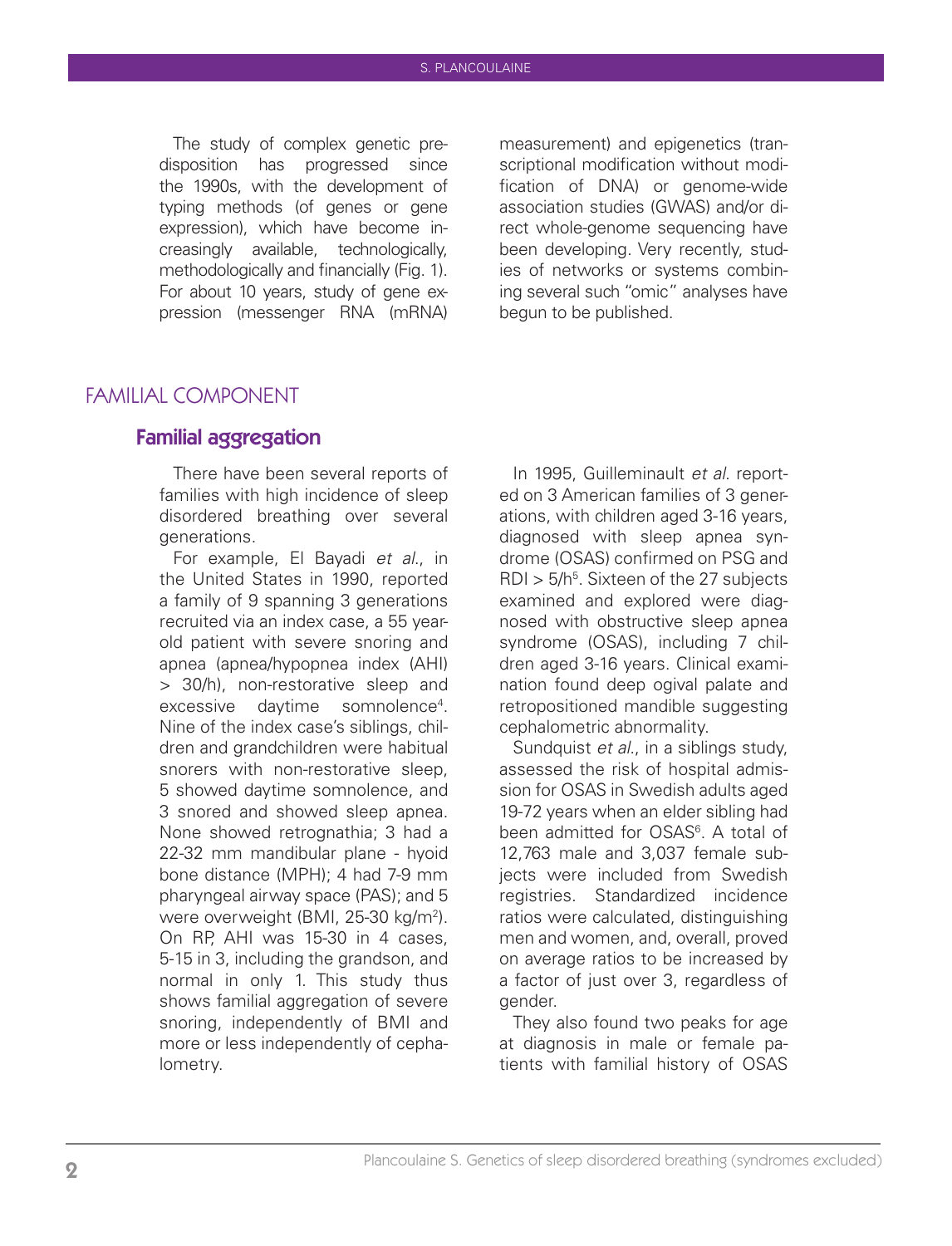

# **Complex genetic predisposition**

*Figure 1 Flowchart of complex genetics methods according to presence of underlying hypothesis or not.*

compared to those without: at 30-34 and 60-64 years, both more pronounced in men than women. They found no correlation between spouses, suggesting little impact of adult environment. Given the origin of the data, no clinical details were available (notably, BMI).

These studies thus show familial aggregation of respiratory sleep disorder, involving several generations, including children.

Some also suggest an impact of facial development and BMI, although without explaining all of the cases described. Such familial aggregation may represent a shared environmental component and/or a genetic component.

#### Twin studies

It is generally agreed that, for monozygotic twins (identical twins who devel-

oped from a single ovum), phenotypic concordance is due to shared genetic inheritance. In dizygotic twins, who developed from two separate ova, phenotypic concordance is due only to the half of the genotype they share. Presence of a genetic component is suggested when phenotypic concordance is stronger in mono- than di-zygotic twins.

In the USA, Carmelli *et al*. (2001) studied 1,560 pairs of male twins with a mean age of 74 years and found 24% concordance for habitual snoring in monozygotic twins (818 pairs) compared to only 9% in dizygotic twins (742 pairs)7 . Likewise, Desai *et al*., in the UK in 2004, studying 1,937 pairs of female twins with a mean age of 51 years (range, 20-80 years), found 28% concordance for snoring disturbing the sleep of others and/or awakening them frequently or systematically in monozygotic twins (933 pairs) versus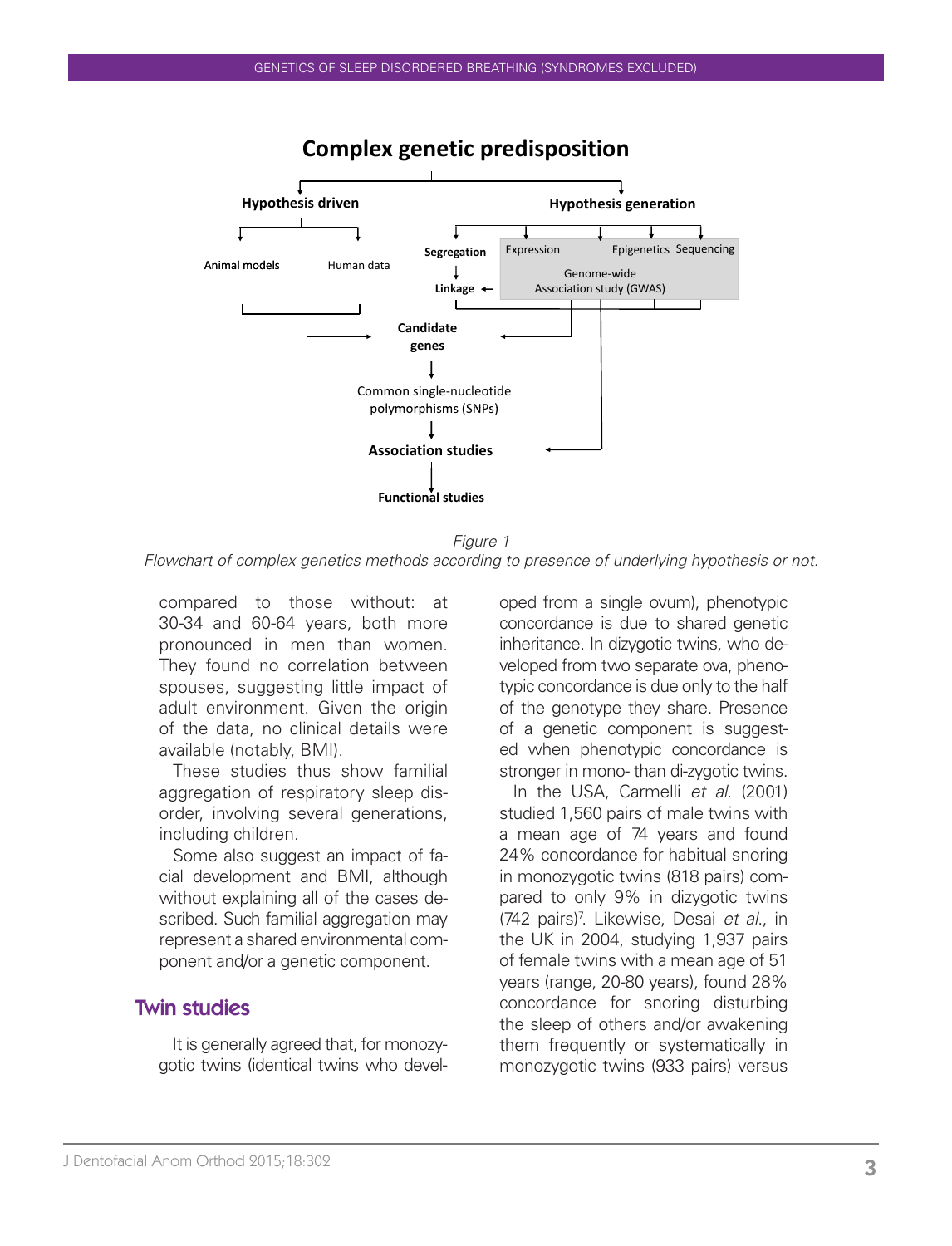14% in dizygotic twins  $(1,004 \text{ pairs})^8$ .

In a more refined exploration of the twin pairs, Carmelli *et al*. focused on the coexistence of habitual snoring and obesity versus presence of only one or the other phenotype in their twin population, 29% of whom had BMI of at least 28 kg/m2 . They found 13% correlation between obesity and snoring, entirely attributable to shared genetic factors. They further estimated that only 30% of the genetic component in snoring could be attributed to genes also underlying obesity. Individual heritability of snoring was thus estimated at 23% (95% confidence interval (CI): 18%, 28%).

They thus suggested that snoring in elderly males has a familial basis with a genetic component that is largely independent of genes related to

FAMILY STUDIES

Historically, the first analyses of genetic predisposition were family studies: (i) familial segregation studies seeking to identify a so-called major gene with Mendelian transmission (dominant, co-dominant or recessive) within multigenerational families, or (ii) linkage studies seeking to locate a genetic effect, either on models derived from segregation analyses of multigenerational families or directly from data, usually concerning siblings, collected without preconception regarding the underlying genetic model of transmission.

#### Segregation analyses

The principle consists in comparing the distribution of the observed phenotype (sleep disordered breath-

obesity7 . Likewise, Desai *et al*., modeling a genetic effect as co-dominant with an environmental effect in their female twin pairs, estimated raw heritability of disturbing snoring at 52% (95% CI:36%, 68%), falling to 42% after adjustment on BMI, smoking and menopausal status<sup>8</sup>.

Taken together, these studies demonstrate multigenerational familial aggregation of sleep disordered breathing, in different countries: *i.e.,* in populations of differing origins (Caucasian, African American or Asian). They further demonstrated that this familial component was partly accounted for by genetic factors, and estimated heritability at 21% to 84% depending on population, phenotype (type of disorder studied) and associated factors such as BMI or morphology.

ing) in the studied population versus the expected distribution according to various Mendelian models (dominant, co-dominant or recessive), taking account of known risk factors (gender, BMI, etc.), familial resemblance (parent-child, sib-sib, etc.) and the characteristics of the major gene being modeled (frequency of "at-risk" allele, and probability of being affected according to genotype: i.e., penetrance). These analyses are purely statistical and require no genetic typing. Two such studies have been published.

Holberg *et al*. studied snoring using a self-administered questionnaire between 1972 and 1996 in 584 families totaling 2,019 non-Hispanic Caucasian individuals aged 10 years and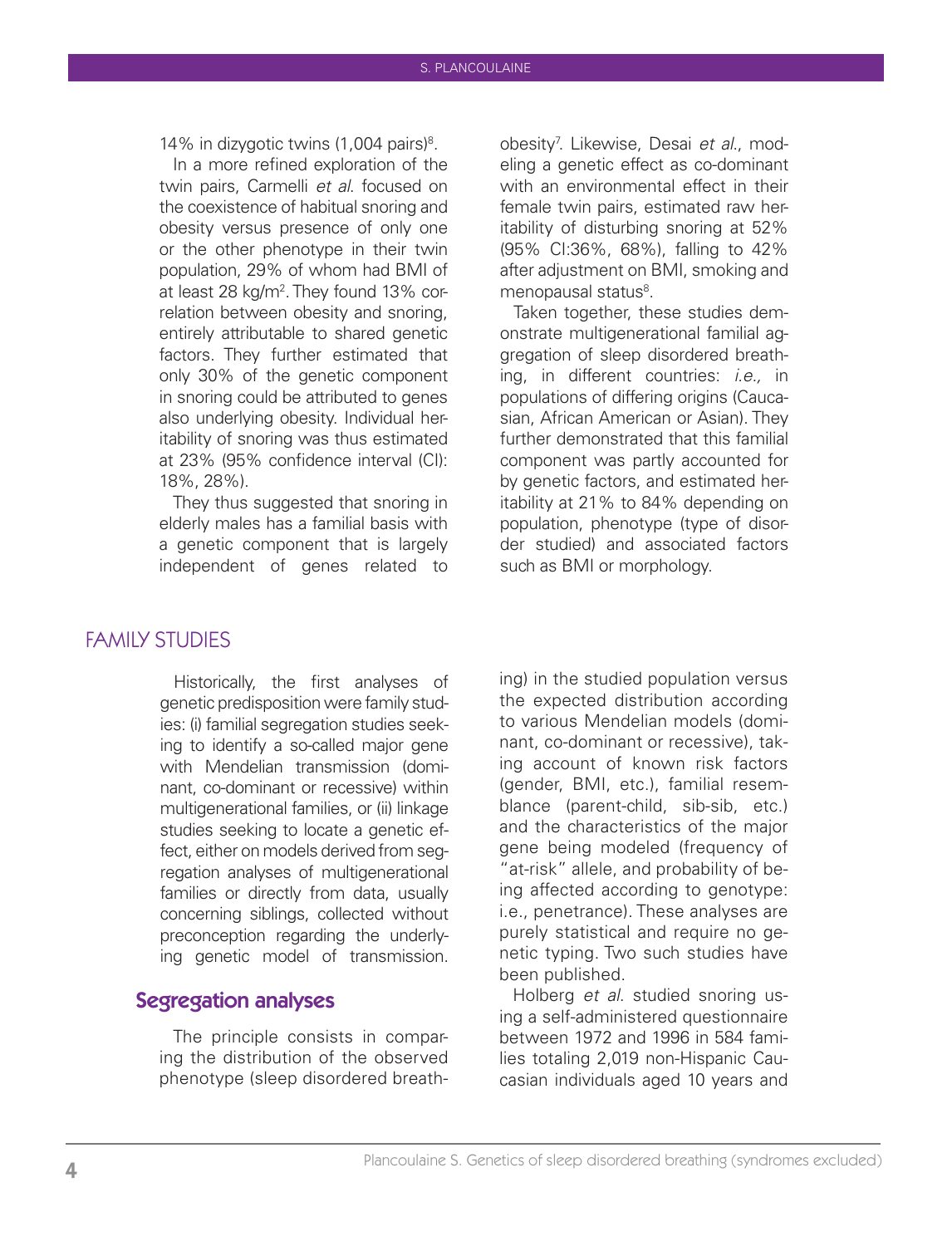over<sup>9</sup>. They focused on two phenomena: isolated snoring, and snoring associated with daytime somnolence as proxy for obstructive sleep apnea/ hypopnea syndrome (OSAHS). They also took account of gender, age and BMI as risk factors. In isolated snoring, they found a significant familial resemblance between mothers and children and between siblings but not between spouses who present no genetic heritage in common. They found no major gene effect, and suggested a polygenic effect with several genes involved, none of which predominated, and/or shared environmental effects. In OSAHS, they found significant resemblances between parents and daughters, especially as regards mothers, pointing to a major dominant or co-dominant gene (either being compatible) with residual familial correlations suggestive of other unidentified genetic and/ or environmental effects.

Buxbaum *et al*. studied 177 Caucasian families (1,195 individuals) and 125 African American families (720 individuals), with ages between 2 and 85 years, from the *Cleveland Familial Study* cohort (1990-1993)<sup>10</sup>. They focused on AHI measured at home by RP, defined as at least 10 seconds' reduction in or arrest of airflow and at least 2.5% reduction in oxygen saturation. They found familial resemblance between 1<sup>st</sup> degree relatives (parentchild, siblings) but not spouses, thus suggesting a genetic effect. In Caucasians, they found a recessive major gene after adjustment on age, explaining 28% of the variance. Adjustment on age and BMI eliminated the genetic effect in males, suggesting a major role of BMI. In African

American families, they found a codominant major gene, accounting for 35% of variance; adjustment on BMI enhanced this genetic effect.

These two studies demonstrated genetic heterogeneity: several genes seem to be involved, some exerting a Mendelian effect (major genes), the genes and associated factors such as BMI varying according to population.

### Linkage analysis

Once a genetic model has been established, the major gene has to be located within the genome. This is achieved by genetic linkage analysis, using parameters estimated on segregation analysis. Linkage analysis involves typing genetic polymorphisms using dedicated or non-dedicated chips, and thus requires DNA from family members. One or more regions of the genome are then explored for genes which are transmitted within the family in the same way as the gene characterized by the parameters estimated on segregation analysis. Linkage is measured by LOD (logarithm of odds) score. No such studies have been published regarding snoring or OSAHS.

Another approach involves linkage analysis without presuppositions as to the genetic model underlying transmission. In the case of pairs of siblings, for example, for each polymorphism, the proportion of shared alleles that are identical by descent (IBD: identical to those of the parents) is compared to the proportion expected on Mendelian grounds (Fig. 2): there is a genetic relation when there is an excess of IBD alleles shared by siblings presenting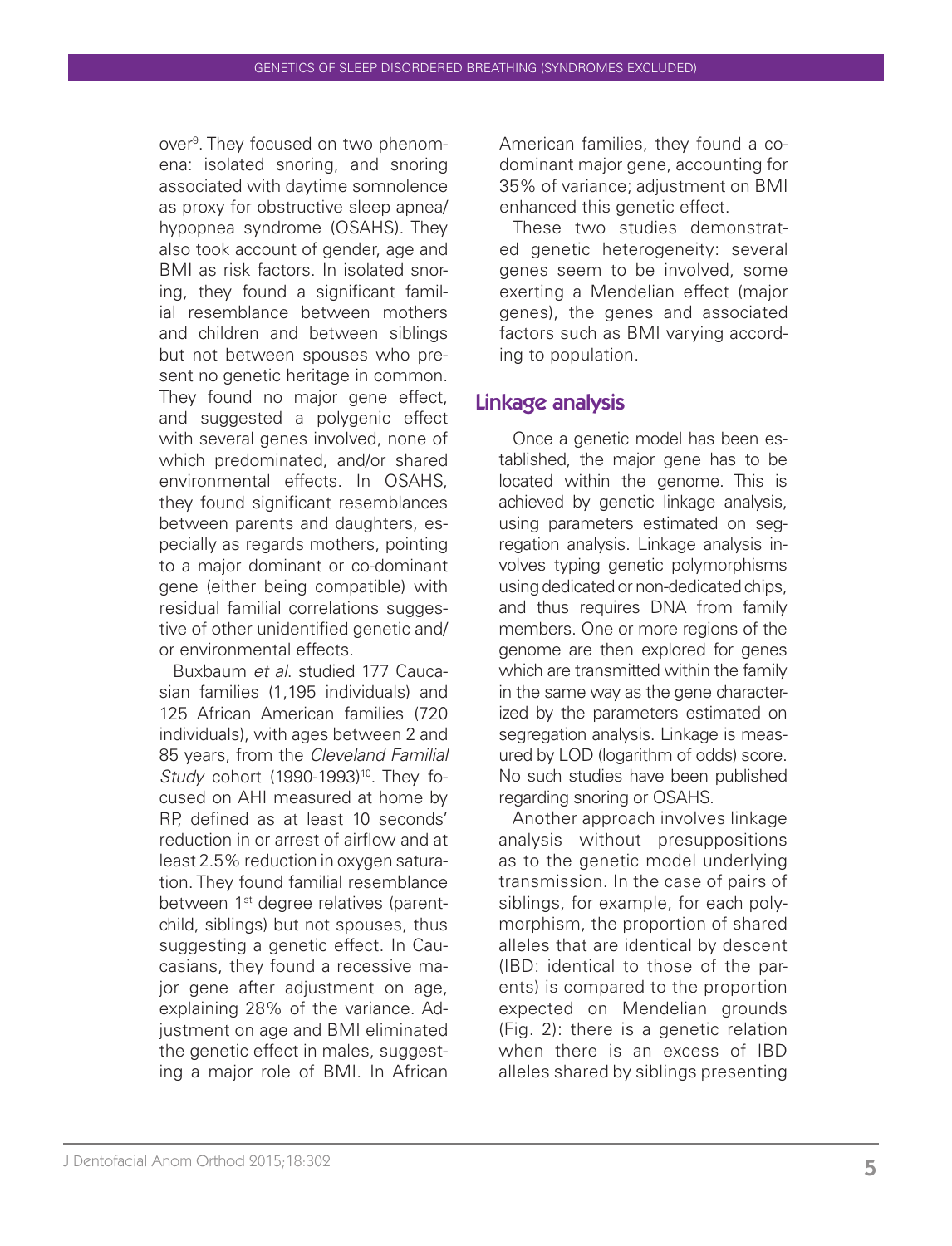

#### *Figure 2*

*Diagram of linkage analysis without presuppositions on the underlying genetic model of transmission, based on sibling pairs.*

the same phenotype. Palmer *et al*. and Larkin *et al*. performed such analyses in the above-mentioned Cleveland population<sup>11-13</sup>. They obtained genotyping data for 641 Caucasians (109 families) and 634 African Americans (128 families). They identified several regions with LOD scores suggesting linkage with AHI and/or OSAHS. In Caucasians, the main peaks for AHI were on chromosomes 6 and 10 in 6q23-25 and 10q24-q25, respectively. These two peaks, which diminish after adjustment for BMI, suggest a pleiotropic effect of these regions. Another promising region was in 6p11-q11, close to the orexin-2 receptor gene, suggesting passage via a cascade independent of BMI. In African Americans, the strongest links with AHI after adjustment on BMI were in 8p21.3, increasing after adjustment on BMI, and in 8q24.1, decreasing after adjustment on BMI. These analyses suggest that there are genetic regions related to sleep disordered breathing, acting both

independently of BMI and by pathways linked to BMI<sup>11</sup>.

Relf *et al*. performed linkage analysis in a Filipino family of 50 (50% adults), recruited via a child presenting with OSAHS diagnosed by PSG14. The family showed high prevalence of OSAHS and metabolic abnormalities: 46% of members (9 adults, 14 children) had OSAHS, severe in 5 cases (4 adults, 1 child). Moreover, at least two metabolic abnormalities (obesity, type-2 diabetes, hypertriglyceridemia, insulin resistance, or HDL or total cholesterol elevation) were found in 48% of the children. Linkage analysis found a significant peak in 19q13.4 for both OSAHS and HDL cholesterol level. Several candidate genes are present in this linkage region, including NK cell immunoglobulin receptor genes involved in modulating inflammatory response to cellular stress and to onset of atheroma.

The next step comprises casecontrol or association studies on candidate genes identified within the linkage regions.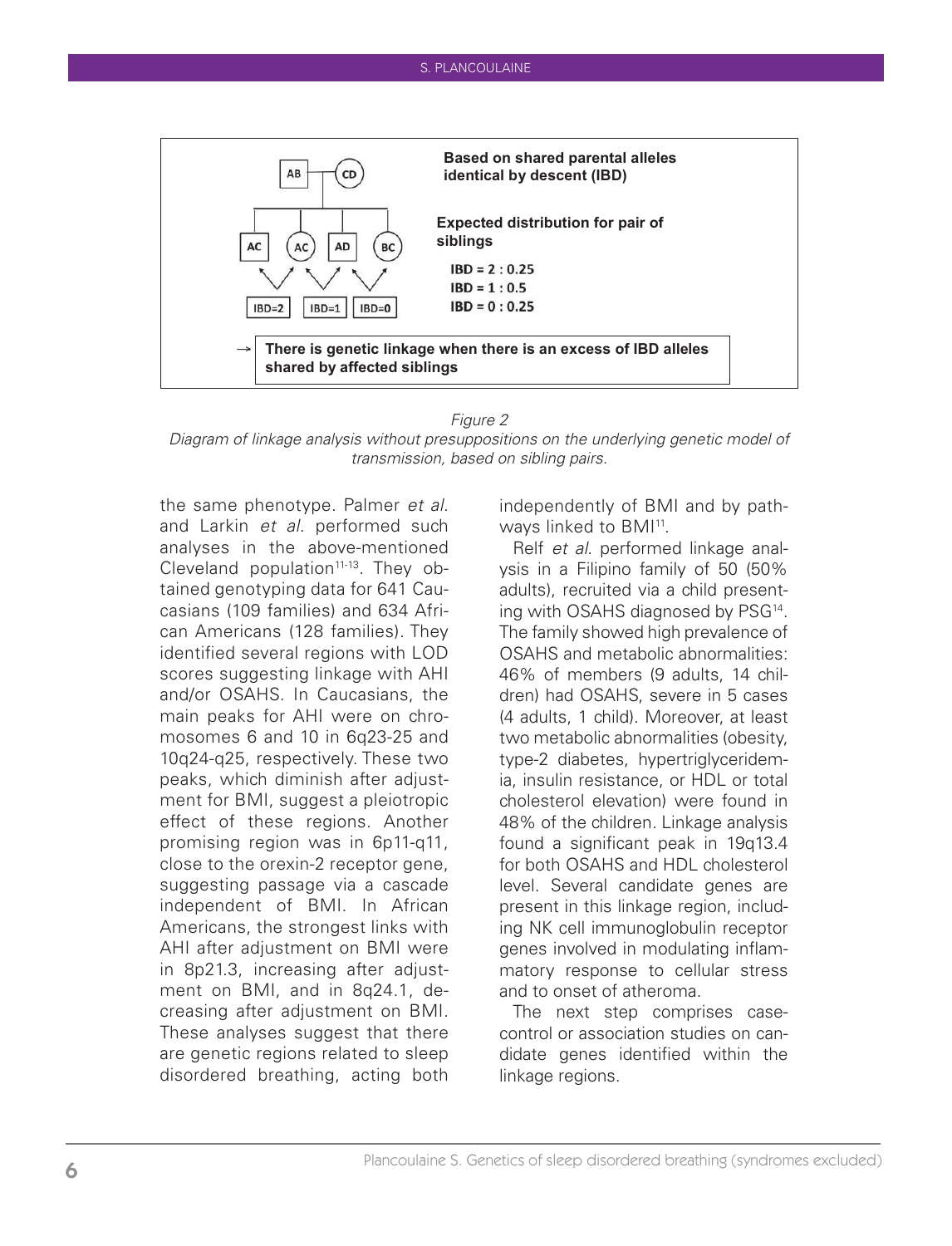# CASE-CONTROL STUDIES

#### Probable candidate genes GWAS

Case-control studies on probable candidate genes compare polymorphism frequency in candidate genes identified on linkage analysis or by prior knowledge found in the literature. To the best of our knowledge, no case-control studies have been published following the above-mentioned linkage studies. On the other hand, there have been several based on the literature, focusing on genes involved in inflammation and/or immunity<sup>15-22</sup>, metabolism<sup>15-17,23-25</sup>, cardiovascular disease<sup>16-18,26-28</sup>, or neurological and sleep disorder<sup>16,19-21,29-32</sup>. Figure 3 shows the overlap between some of these fields.

For about the last 10 years, genotyping techniques and costs have greatly changed, allowing wholegenome case-control studies, known as *Genome-Wide Association Studies*: GWASs. In sleep disordered breathing, a consortium was set up to centralize data on Caucasians and African Americans: the CARe consortium. A dedicated chip, comprising genes targeting the heart, lungs, blood and sleep, was used, including slightly more than 45,000 polymorphisms. As the study included several populations from different cohorts, a metaanalysis approach was adopted. Two phenotypes were focused on: AHI



#### *Figure 3*

*Main genes associated with sleep disorder breathing in case-control studies. In bold, genes replicated by different teams. #: results for both adults and children. In grey, associated factors taken into account or not according to the study.*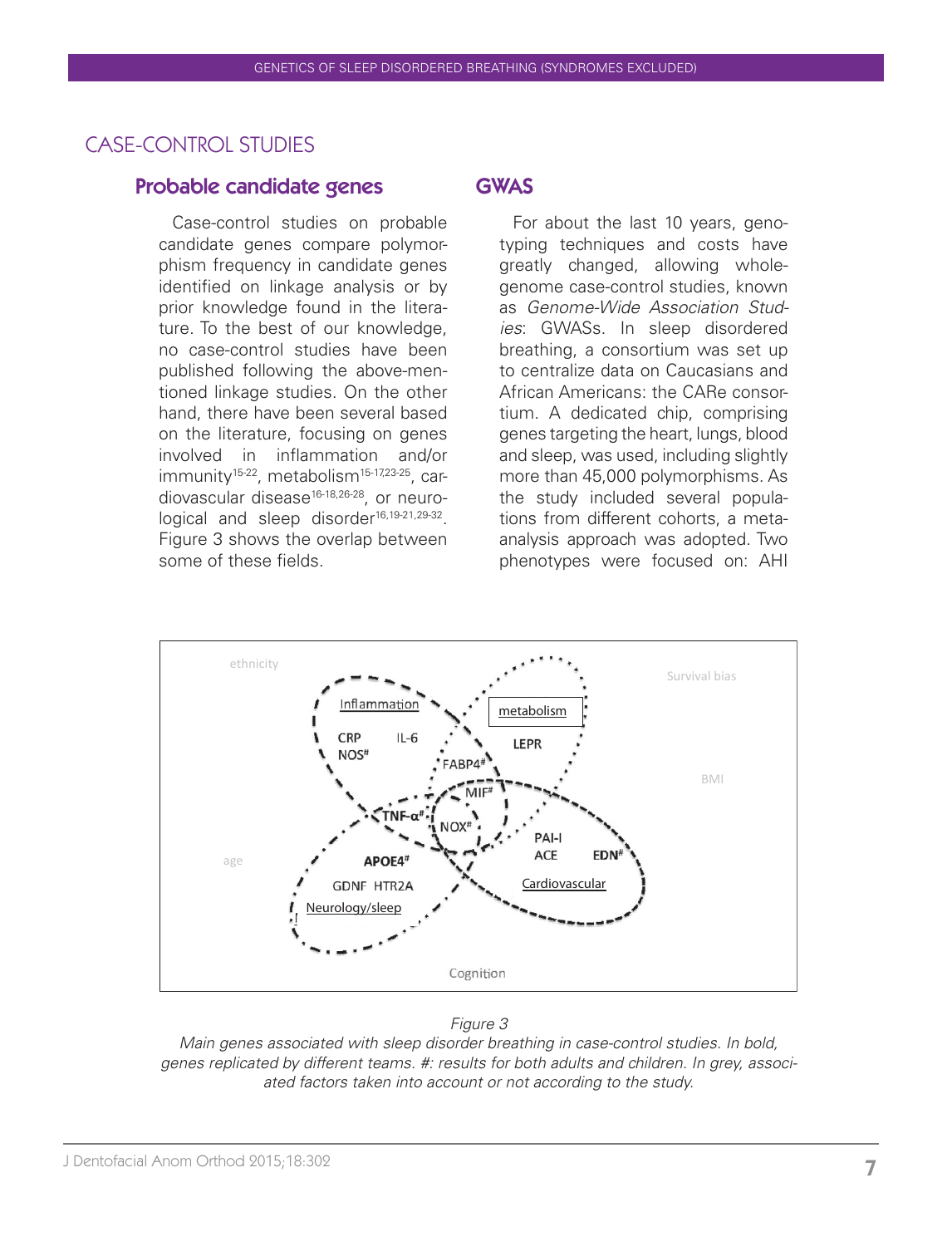and OSAS diagnosed on PSG or RP  $(AHI \geq 15/h)$ . For Caucasians, the main analysis concerned 2,904 individuals (664 from the Cleveland study, 1,673 from the Atherosclerosis Risk in the Community (ARIC) study, and 567 from the Framingham study $33$ ).

For AHI, there were no significant findings (with  $p < 10^{-6}$ ). However, the polymorphism with the smallest p-value lay on chromosome 9 in a non-coding region of the LPAR1 gene, which codes for a protein with a pro-inflammatory role promoting  $circulating$  monocytes $34$  and also known to be associated with neurologic and craniofacial abnormalities in mice35. Regarding OSAHS, analysis revealed a significantly associated polymorphism on chromosome 1 in a non-coding region of *PTGER3*, with enhanced association after adjustment on BMI. *PTGER3* codes for a protein modulating central and peripheral neurotransmitter release. It is also part of a haplotype (group of polymorphisms transmitted together) associated with onset of high blood pressure36. The polymorphism with the next lowest p-value was the one observed on chromosome 9 and associated with the AHI phenotype.

For African Americans, the main analysis concerned 647 individuals from the Cleveland cohort. Analysis found a significant association (p < 10–6) between AHI and the chromosome 9 polymorphism in the noncoding region of *LPAR1*, enhanced in n on-obese subjects, and an almost significant association with a polymorphism in a non-coding region of *ITPR2*, the corresponding protein playing a role in intracellular calcium regulation and being implicated in inflam-

mation, endothelial dysfunction and blood-pressure abnormalities<sup>37</sup>. There was also a significant negative association in non-obese subjects between OSAHS and a polymorphism lying close to the *PLEK* gene, coding for a protein involved in actin assembly within leukocytes and thus contributing to exocytosis. The third polymorphism identified, although non-significant, concerned the *LPAR1* gene on chromosome 9.

The next step was to replicate these results in similar populations on a case-control study of candidate polymorphisms. Three were selected, but only two could be adequately typed (LPAR1 on chromosome 9, and PTGER3 on chromosome 1), in 1,795 Caucasians taken from the *Western Australia Sleep Health Study* (WASHS) and 1,010 African Americans taken from the Cleveland study ( $n = 459$ ) and the *Case Transdisciplinary Research in Energetics and Cancer Colon Polyps Study* (CTRECCPS) (n = 551). These replication populations differed from the primary populations in terms of prevalence of OSAHS: the Caucasian population included more males (63% *versus* 47%) and obese subjects (mean BMI, 33 *versus* 29 kg/m2 ), with a higher prevalence of OSAHS (77% *versus* 33%); the African American population was composed of two very different populations with female predominance (78% and 67%), one being a female OSAHS cohort with BMI of 41 *versus* 32 kg/m2 (n  $= 459$ ), and the other being a female cohort with BMI of 31 kg/m2, free of sleep disordered breathing  $(n = 551)$ . The association between AHI and the *PTGER3* polymorphism on chromosome 1 on a co-dominant model was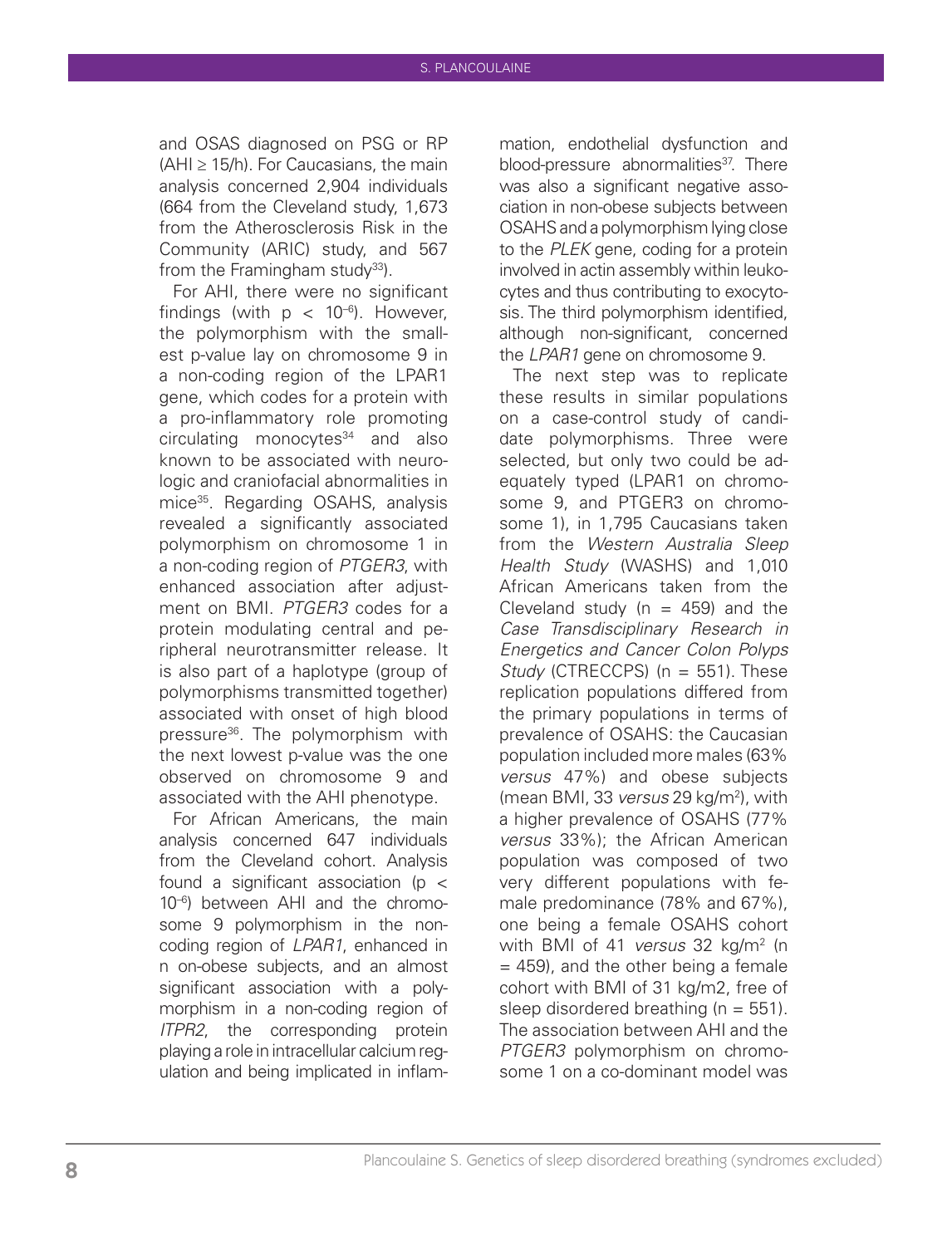replicated in Caucasians, as well as the association between OSAHS and the *LPAR1* polymorphism on chromosome 9 in African Americans. These two findings confirm that a complex genetic predisposition is involved in sleep disordered breathing. The two polymorphisms concern genes implicated in inflammation, raising the question of causality. Moreover, taking BMI into account seems to make little or no difference, suggesting that the effects are independent. Functional studies will be needed to establish the causal role of these polymorphisms and to understand the mechanisms involved, but have yet to be performed and/or published.

#### Gene expression (messenger RNA)

#### Studies based on candidate gene transcription (with prior knowledge)

A recent functional study by David Gozal's team<sup>18</sup> included 605 children aged 5-10 years, with or without OSAHS, and concerned polymorphisms of a candidate gene, *EDN1*, coding for a protein involved in an intracellular signal implicated in vasoconstriction, left ventricle hypertrophy and asthma38,39. It was recently shown that four EDN1 polymorphisms are frequent in children with OSAHS. The functional study showed that EDN1 expression, assessed by cell quantity of specific messenger RNA (mRNA), was higher in children with OSAHS than in those without (mean, 1.8 *versus* 1.65).

#### Studies based on genome-wide transcription (without prior knowledge)

Another approach is to explore whole-genome transcription, as was

also done by David Gozal's team<sup>40</sup> in a case-control study in 40 nonobese children aged 4-10 years, the 20 case subjects having OSAHS on PSG, with tonsillar hypertrophy. The chip, containing 44,000 transcripts (mRNA) covering the whole genome, identified 68 transcripts from white blood cells with differential (over or under) expression in cases. They were thus able to identify biological cascades or pathways, including 23 cellular and 32 functional processes, among which inflammatory response predominated. These methods open up complementary lines of research on the mechanisms underlying biological and organic abnormalities, but require molecular and functional confirmation.

# **Epigenetics**

Gene expression may be altered without change in the genetic sequence itself. Several mechanisms have been identified that increase or decrease gene expression: (i) histone modification: histones are protein groups which chromosomal DNA curls around; modification may consist in acetylation, methylation, phosphorylation or ubiquitination; (ii) direct DNA methylation; or (ii) micro-mRNA fixing on DNA. DNA methylation has been most widely studied.

David Gozal's team performed a first case-control study in 5-10 yearolds matched for age, gender and ethnicity, with or without OSAHS on PSG<sup>41</sup>. They studied DNA methylation in a candidate gene (*FOXP3*) and its regulatory regions. The coded protein is involved in immune regulation $42$ . They demonstrated hypermethylation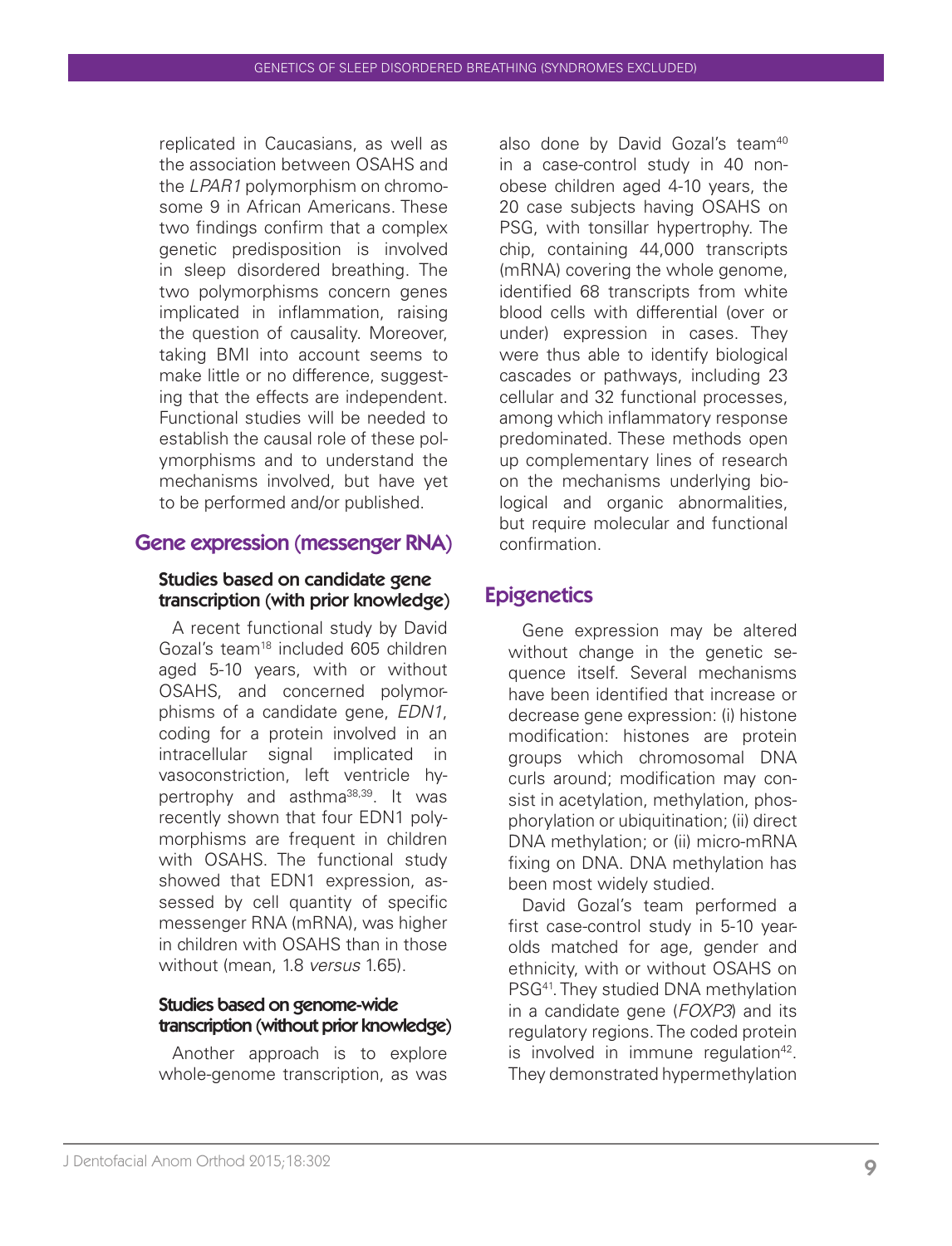in the *FOXP3* promoter region, especially in case of CRP elevation, which is a marker for inflammation. They demonstrated hypermethylation of the *eNOS* promoter region in 4-12 year-olds with OSAHS associated with delayed post-occlusion response43, inducing significant reduction in mRNA expression as compared to children without response delay, proportionally to post-occlusion response time.

#### Expression-based networks and systems

Information from several "omic" studies can be combined, allowing global network or system analysis, based on bioinformatics. One example is Liu *et al's* study<sup>44</sup>, in which a network was created from candidate genes and/or proteins identified in the literature, taking account of genes and/or proteins involved in craniofacial morphology, obesity,

inflammation, respiratory control and pleiotropic effects. Networking was weighted by the number of genes and proteins included and their inter-relations. Data from public data-bases on protein-protein interactions and adipose tissue sequencing were then included, along with gene expression data (relative mRNA quantification) from a case-control study of postoperative subcutaneous and visceral adipose tissue from adult patients with or without OSAHS. Frequency scores were then calculated for each protein according to the networks they belong to, ranking them in decreasing order. The most frequent proteins, whatever the network, were those mainly involved in inflammation, some of which had already been associated with OSAHS (e.g., PDGF, EDN1, NOS3) or associated disorders (e.g., PI3K, STAT, MAPK, associated with insulin resistance, inflammation, etc.).

# CONCLUSIONS/PERSPECTIVES

Research into the genetics of sleep disordered breathing is progressing. Results so far demonstrate a complex genetic predisposition and point to involvement of specific genes according to phenotype (e.g., AHI or OSAHS, or isolated or associated OSAHS), ethnicity, presence of overweight/obesity, etc. Even so, most genes playing a role in whatever context seem to be part of pro-inflammatory cascades. The reports require confirmation, by replication or functional or other studies.

However, to this end there remain many questions in suspense and methodological issues to resolve. Which phenotypes should be studied? Using what definitions? Should the focus be on early and/or severe forms, or take account of a fuller range of factors and associated disorders (BMI, craniofacial development, etc.)? Which populations should be studied? Specific sub-populations: children, at-risk ethnic groups? What sample size? Sample size is very important if "omic" methods are used,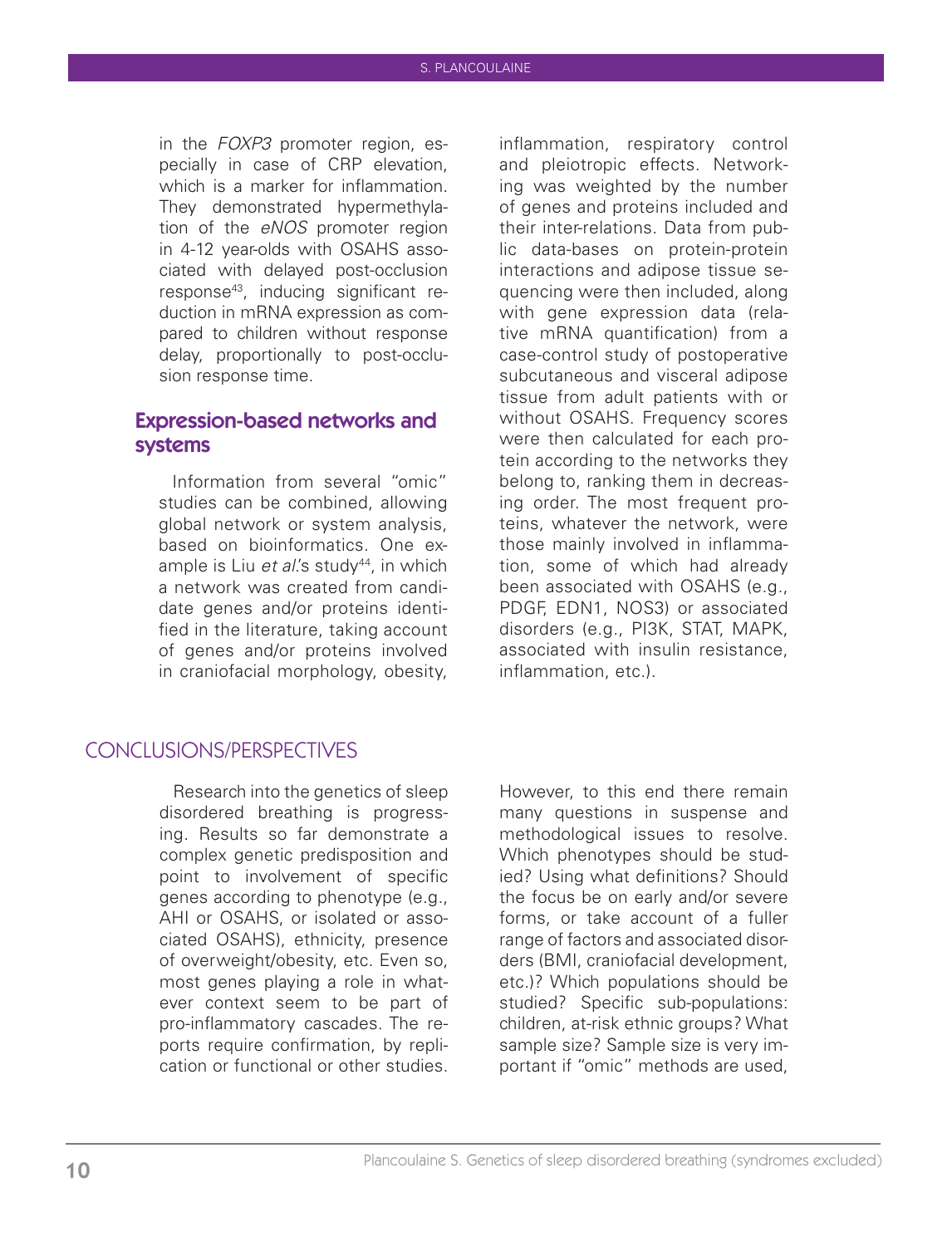so as to ensure sufficient detection power despite multiple testing. But how is it to be achieved? Should cohorts be shared in a consortium? If so, how to deal with heterogeneity of populations (gender, age, ethnicity) and of definitions of phenotypes of interest: identical diagnostic criteria across cohorts? Should the same complementary data be collected, using identical definitions and coding: BMI, craniofacial data, etc.? Are the genetic, epigenetic and protein typing methods identical or at least partially superimposable? There are indeed many chips on the market, and they are developing rapidly. Finally, what type of analysis is needed? Adjusted, stratified, matched? On which criteria? Should gene-gene and gene-environment interactions be studied? Should several genes be studied simultaneously (e.g., haplotypes)? Should approaches be combined, especially "omics"? What methods? What criteria?

A lot of work, then, remains to be done to shed light on the pathophysiology of sleep disordered breathing, and perhaps improve management.

*Conflicts of interest: The authors declare no conflicts of interest.*

# REFERENCES

- 1. Peppard PE, Young T, Barnet JH, Palta M, Hagen EW, Hla KM. Increased Prevalence of Sleep-Disordered Breathing in Adults. Am J Epidemiol 2013;177(9):1006-14.
- 2. Nespoli L, Caprioglio A, Brunetti L, Nosetti L. Obstructive sleep apnea syndrome in childhood. Early Hum Dev 2013;89:S33-7.
- 3. American Academy of Sleep Medicine. International classification of sleep disorders. 3rd ed. Darien, IL, USA: American Academy of Sleep Medicine, 2014.
- 4. El Bayadi S, et al. A family study of sleep apnea. Anatomic and physiologic interactions. Chest 1990;98(3):554-9.
- 5. Guilleminault C, Partinen M, Hollman K, Powell N, Stoohs R. Familial aggregates in obstructive sleep apnea syndrome. Chest 1995;107(6):1545-51.
- 6. Sundquist J, Li X, Friberg D, Hemminki K, Sundquist K. Obstructive sleep apnea syndrome in siblings: an 8-year Swedish follow-up study. Sleep 2008;31(6):817-23.
- 7. Carmelli D, Bliwise DL, Swan GE, Reed T. Genetic factors in self-reported snoring and excessive daytime sleepiness: a twin study. Am J Resp Crit Care Med 2001;164(6): 949-52.
- 8. Desai AV, Cherkas LF, Spector TD, Williams AJ. Genetic influences in self-reported symptoms of obstructive sleep apnoea and restless legs: a twin study. Twin Res 2004;7(6):589-95.
- 9. Holberg CJ, Natrajan S, Cline MG, Quan SF. Familial Aggregation and Segregation Analysis of Snoring and Symptoms of Obstructive Sleep Apnea. Sleep Breath 2000;4(1): 21-30.
- 10. Buxbaum SG, Elston RC, Tishler PV, Redline S. Genetics of the apnea hypopnea index in Caucasians and African Americans: I. Segregation analysis. Genet Epidemiol 2002;22(3):243-53.
- 11. Larkin EK, Patel SR, Elston RC, Gray-McGuire C, Zhu X, Redline S. Using Linkage Analysis to Identify Quantitative Trait Loci for Sleep Apnea in Relationship to Body Mass Index. Ann Hum Genet 2008;72(6):762-73.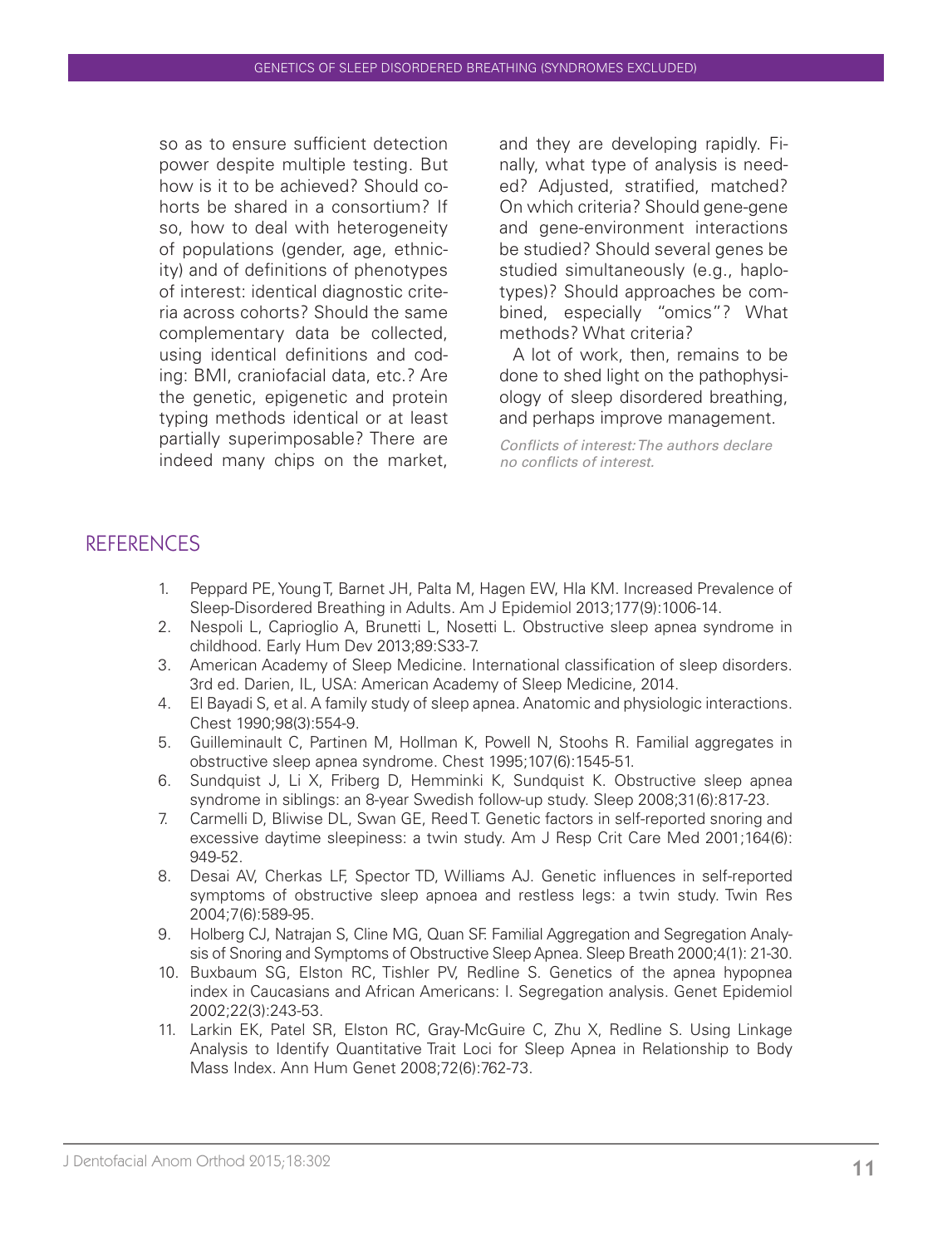- 12. Palmer LJ, et al. Whole Genome Scan for Obstructive Sleep Apnea and Obesity in African-American Families. Am J Resp Crit Care Med 2004;169(12):1314-21.
- 13. Palmer LJ, et al. A whole-genome scan for obstructive sleep apnea and obesity. Am J Hum Genet 2003;72(2):340-50.
- 14. Relf BL, Larkin EK, Torres CD, Baur LA, Christodoulou J, Waters KA. Genome-wide linkage of obstructive sleep apnoea and high-density lipoprotein cholesterol in a Filipino family: bivariate linkage analysis of obstructive sleep apnoea: Obstructive sleep apnoea genome scan. J Sleep Res 2010;19(2):349-57.
- 15. Bhushan B, et al. Fatty-acid binding protein 4 gene polymorphisms and plasma levels in children with obstructive sleep apnea. Sleep Med 2011;12(7):666-71.
- 16. Gozal D, Khalyfa A, Capdevila OS, Kheirandish-Gozal L, Khalyfa AA, Kim J. Cognitive function in prepubertal children with obstructive sleep apnea: A Modifying Role for NADPH Oxidase p22 Subunit Gene Polymorphisms? Antioxid Redox Signal 2012;16(2):171-7.
- 17. Khalyfa A, Kheirandish-Gozal L, Capdevila OS, Bhattacharjee R, Gozal D. Macrophage migration inhibitory factor gene polymorphisms and plasma levels in children with obstructive sleep apnea. Pediatr Pulmonol 2012;47(10):1001-11.
- 18. Chatsuriyawong S, et al. Polymorphisms in nitric oxide synthase and endothelin genes among children with obstructive sleep apnea. BMC Med Genom 2013;6(1):29.
- 19. Khalyfa A, Serpero LD, Kheirandish-Gozal L, Capdevila OS, Gozal D. TNF-othelin genes among children with factor gene polymorphisms and pic Obstructive Sleep Apnea. J Pediatr 2011;158(1):77-82.
- 20. Huang J, Liao N, Huang Q-P, Xie Z-F. Association between tumor necrosis factor-α-308G/A polymorphism and obstructive sleep apnea: a meta-analysis. Genet Test Mol Biomarkers 2012;16(4):246-51.
- 21. Larkin EK, et al. A Candidate Gene Study of Obstructive Sleep Apnea in European Americans and African Americans. Am J Resp Crit Care Med 2010;182(7):947-53.
- 22. Larkin EK, et al. A Study of The relationship between the Interleukin-6 Gene and obstructive sleep apnea. Clin Transl Sci 2010;3(6):337-9.
- 23. Popko K, et al. Frequency of distribution of leptin receptor gene polymorphism in obstructive sleep apnea patients. J Physiol Pharmacol 2007;58(5):551-61.
- 24. Hanaoka M, Yu X, Urushihata K, Ota M, Fujimoto K, Kubo K. Leptin and leptin receptor gene polymorphisms in obstructive sleep apnea syndrome. Chest 2008;133(1):79-85.
- 25. Kalra M, Chakraborty R. Leptin and Leptin Receptor Gene Polymorphisms in Obstructive Sleep Apnea Syndrome Response. Chest 2008;133(6):1530-1.
- 26. Patel SR, Larkin EK, Mignot E, Lin L, Redline S. The association of angiotensin converting enzyme (ACE) polymorphisms with sleep apnea and hypertension. Sleep 2007;30(4):531-3.
- 27. Mehra R, et al. Sleep-disordered Breathing and Prothrombotic Biomarkers: Cross-Sectional Results of the Cleveland Family Study. Am J Resp Crit Care Med 2010;182(6):826- 33.
- 28. Barcel6:826):826Sleep-disordered Breathing and Prothrombotic Biomarkers: Cross-Sectional Results of the Cleveland Family Study.s with obstructive sleep apnoea. Resp Med 2002;96(3):193-6.
- 29. Gislason T, Pack AI, Helgadottir HT, Stefansson K, Besenbacher S, Jonsdottir I. The CRP and GDNF genes do not contribute to apnea-hypopnea index or risk of obstructive sleep apnea. Am J Resp Crit Care Med 2011;184(1):143-4.
- 30. Gottlieb DJ, et al. APOE epsilon4 is associated with obstructive sleep apnea/hypopnea The Sleep Heart Health Study. Neurology 2004;63(4): 664-8.